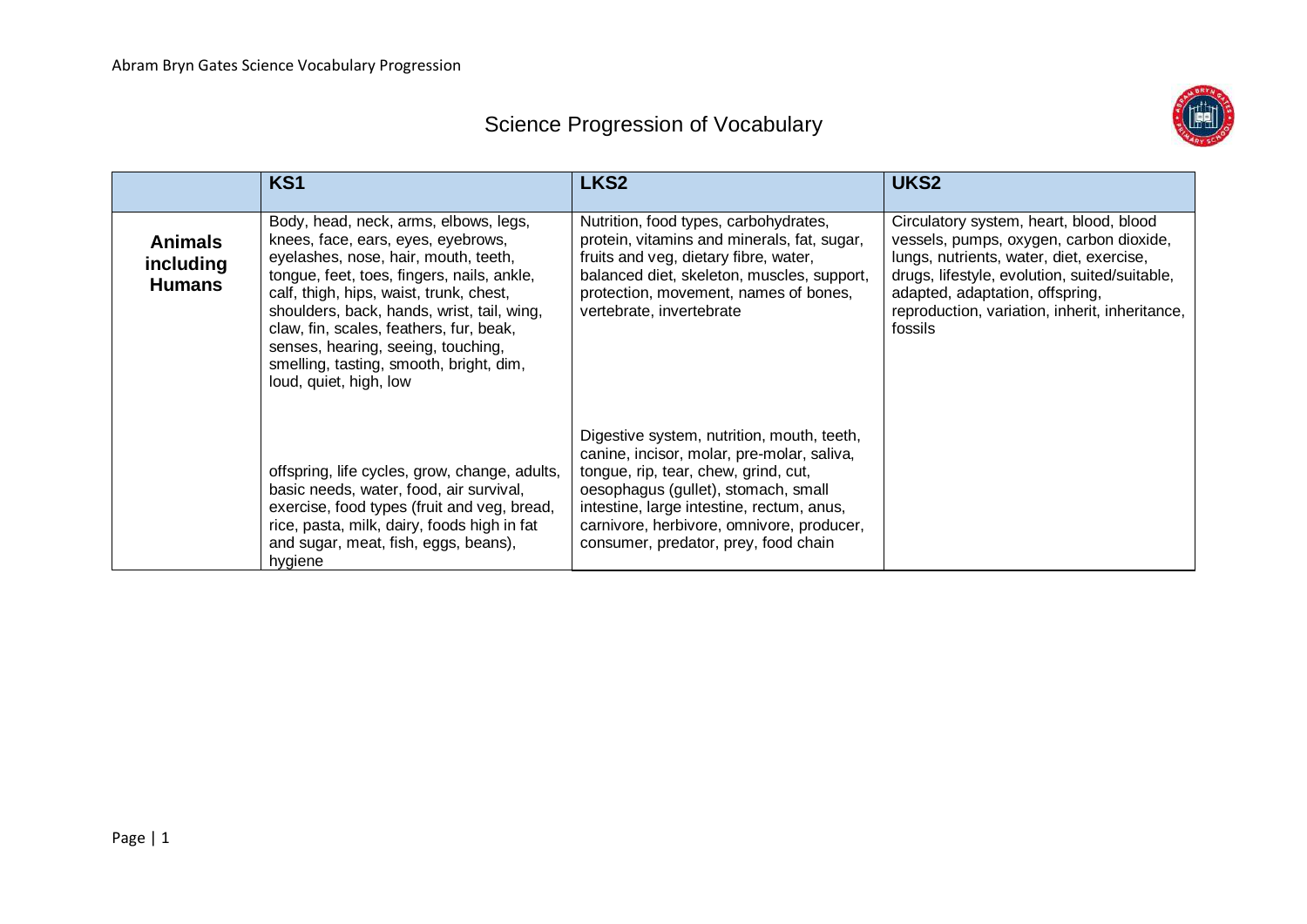| <b>Living things</b><br>and their<br>habitats | Living, dead, never been alive, names of<br>local habitats, land, woodland, meadow,<br>name micro habitats, under log, stony<br>path, under bushes, suited, basic needs,<br>depend, food, food chain, shelter.                                                                                                                                                                                                                                                                                                                                               | Classification keys, environment, fish,<br>amphibians, reptiles, birds, mammals,<br>vertebrates, invertebrates, names of them,<br>human impact, positive, negative (impact).                                                                                                                                                                                                                                                                                                                                                                        | Life cycle, reproduction, sexual, asexual,<br>germination, pollination, seed formation,<br>seed dispersal, pollen, stamen, stigma,<br>plantlets, runners, mammal, amphibian,<br>insect, bird, fish, reptile, eggs, live young<br>Organism, microorganism, fungus,<br>mushrooms,<br>classification keys, environment, fish,<br>amphibians, reptiles, birds, mammals,<br>vertebrates, invertebrates, name some of<br>these, arachnid, mollusc, insect,<br>crustacean |
|-----------------------------------------------|--------------------------------------------------------------------------------------------------------------------------------------------------------------------------------------------------------------------------------------------------------------------------------------------------------------------------------------------------------------------------------------------------------------------------------------------------------------------------------------------------------------------------------------------------------------|-----------------------------------------------------------------------------------------------------------------------------------------------------------------------------------------------------------------------------------------------------------------------------------------------------------------------------------------------------------------------------------------------------------------------------------------------------------------------------------------------------------------------------------------------------|--------------------------------------------------------------------------------------------------------------------------------------------------------------------------------------------------------------------------------------------------------------------------------------------------------------------------------------------------------------------------------------------------------------------------------------------------------------------|
| <b>Plants</b>                                 | Names of: wild plants, garden plants,<br>flowering plants, trees, leaf, flower,<br>blossom, petal, fruit, berry, root, bulb,<br>seed, trunk, branch, stem, bark, stalk,<br>vegetable<br>seeds, bulbs, water, light, growth, healthy,<br>shoot, seedling,                                                                                                                                                                                                                                                                                                     | leaf, flower, blossom, petal, fruit, root,<br>bulb, seed trunk, branch, stem, water,<br>light, air, nutrients, soil, fertiliser, grow,<br>healthy, transported, life cycle, pollination,<br>seed formation, seed dispersal                                                                                                                                                                                                                                                                                                                          | leaf, flower, blossom, petal, fruit, root,<br>bulb, seed trunk, branch, stem, water,<br>light, air, nutrients, soil, fertiliser, grow,<br>healthy, transported, life cycle, pollination,<br>seed formation, seed dispersal                                                                                                                                                                                                                                         |
| <b>Materials</b>                              | Object, material, wood, plastic, glass,<br>metal, water, rock, brick, paper, fabric,<br>elastic, foil, cardboard, rubber, wool, clay,<br>hard, soft, stretchy, stiff, bendy,<br>waterproof, absorbent, tear, rough,<br>smooth, shiny, dull, see through, not see<br>through<br>Suitable/unsuitable, use, object, material,<br>property, wood, plastic, glass, metal water,<br>rock, fabrics, hard, soft,<br>stretchy, flexible, waterproof, absorbent,<br>transparent, translucent, opaque, shape,<br>change, twist, squash, bend, stretch, roll,<br>squeeze | States of matter, solid, liquid, gas, air,<br>oxygen, powder, granular/grain, crystals,<br>change state, ice/water/steam, water<br>vapour, heating, cooling, temperature,<br>degrees Celsius, melt, freeze, solidify,<br>melting point, boil, boiling point,<br>evaporation, condensation, water cycle,<br>precipitation, transpiration<br>Rock, stone, pebble, boulder, soil, fossils,<br>grains, crystals, texture, absorb water, let<br>water through, marble, chalk, granite,<br>sandstone, slate, sandy soil, clay soil,<br>chalky soil, peat, | Y4 plus rigid, hard, soft, stretchy, flexible,<br>waterproof, absorbent, electrical/thermal<br>conductivity, melting, dissolve, solution,<br>insoluble, solute, solvent, particle, mixture,<br>filtering, sieving, residue, reversible/non<br>reversible changes, new material, burning,<br>rusting,                                                                                                                                                               |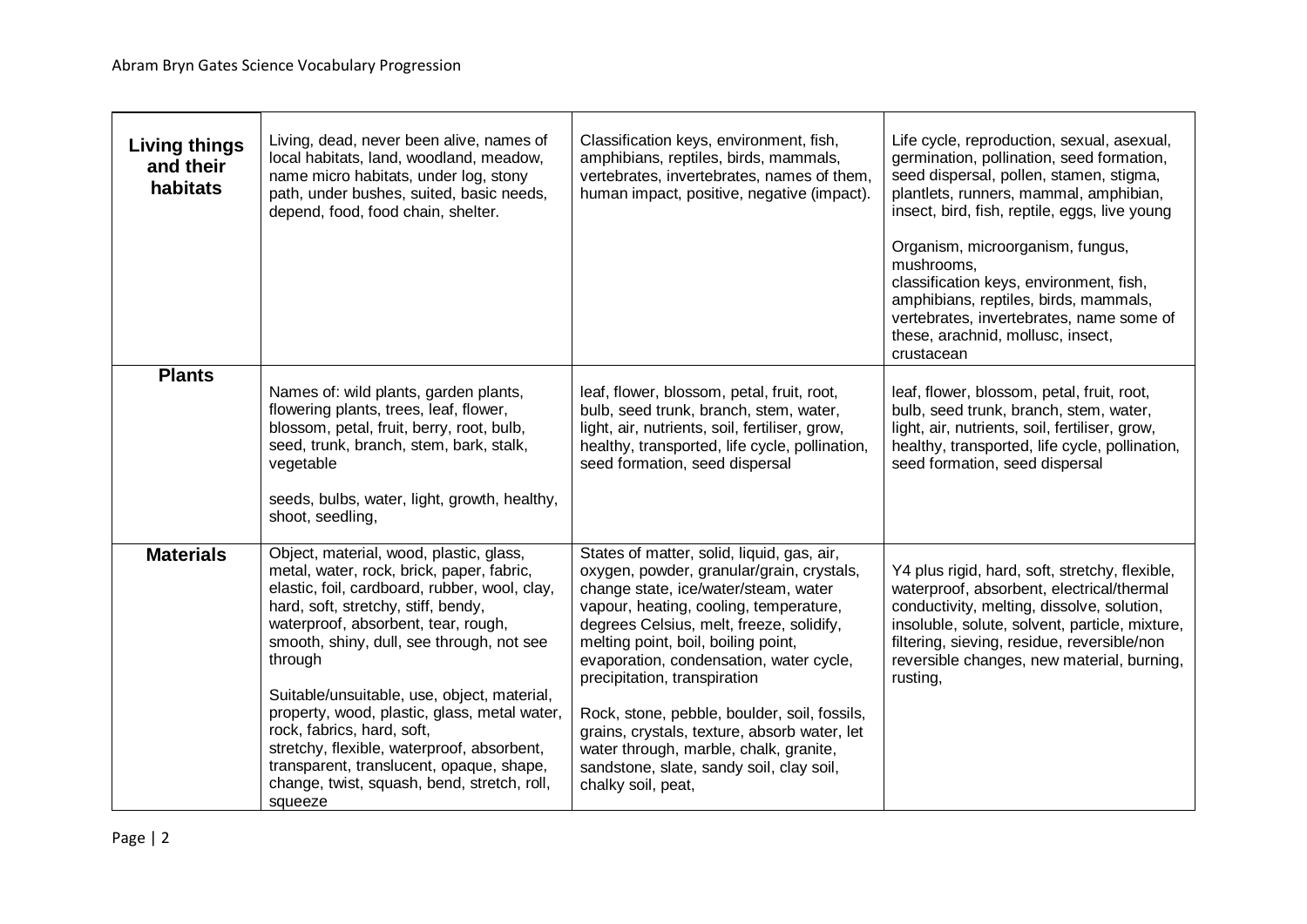| Light                            | Light, light source, bulb, flame Sun, eyes,<br>danger.                                                                                                                                                                         | Light, light source, darkness, reflect,<br>reflective, mirror, shadow, block, direction,<br>transparent, opaque, translucent                                                                                                                                                                                                                      | Light, light source, darkness, reflect,<br>reflective, shadow, block, absorb,<br>direction, transparent, opaque, translucent                                                                                                                                                                                                               |
|----------------------------------|--------------------------------------------------------------------------------------------------------------------------------------------------------------------------------------------------------------------------------|---------------------------------------------------------------------------------------------------------------------------------------------------------------------------------------------------------------------------------------------------------------------------------------------------------------------------------------------------|--------------------------------------------------------------------------------------------------------------------------------------------------------------------------------------------------------------------------------------------------------------------------------------------------------------------------------------------|
| <b>Sound</b>                     | Sound, source, loud, soft, high, low.                                                                                                                                                                                          | Sound, sound source, noise, vibration,<br>travel, solid, liquid, gas, pitch, tune, high,<br>low, volume, loud, quiet, fainter, muffle,<br>strength of vibrations, insulation,<br>instrument, percussion, strings, bass,<br>woodwind, tuned instrument                                                                                             | Sound, sound source, noise, vibration,<br>travel, solid, liquid, gas, pitch, tune, high,<br>low, volume, loud, quiet, fainter, muffle,<br>strength of vibrations, insulation,<br>instrument, percussion, strings, bass,<br>woodwind, tuned instrument                                                                                      |
| <b>Forces</b>                    | Push, pull, faster, slower                                                                                                                                                                                                     | Force, contact force, non-contact force,<br>magnetic force, magnet, strength,<br>bar/ring/button/horses hoe magnets,<br>attract, repel, magnetic material, metal,<br>iron, steel, non-magnetic, poles,<br>north/south pole                                                                                                                        | Fall, Earth, gravity, weight, mass, air<br>resistance, water resistance, friction,<br>moving surfaces, mechanisms, levers,<br>pulleys, gears, force, transfers                                                                                                                                                                             |
| <b>Electricity</b>               | Electricity, mains, battery, appliance                                                                                                                                                                                         | Electricity, appliance, device, mains, plug,<br>electrical circuit, complete circuit, circuit<br>diagram, circuit symbol,<br>components, cell, battery,<br>positive/negative, connect, connection,<br>short circuit, wire, crocodile clip, bulb,<br>bright/dim, switch, buzzer, motor,<br>faster/slower, conductor, insulator,<br>metal/non-metal | Electricity, appliance, device, electrical<br>circuit, complete circuit, circuit diagram,<br>circuit symbol, components, cell, battery,<br>positive, negative, terminal, connection,<br>short circuit, wire, crocodile clip, bulb,<br>bright/dim, switch, buzzer, volume, motor,<br>conductor, insulator, voltage, current,<br>resistance. |
| <b>Earth and</b><br><b>Space</b> | Season, spring, summer, autumn, winter,<br>weather, hot, warm, cool cold, sunny,<br>cloudy, windy, rainy, snowing, hailing,<br>sleet, frost, fog, mist, icy, rainbow,<br>thunder, lightning, storm, light, dark, day,<br>night | Earth, sun, moon, planets, solar system,<br>rotations, night, day.                                                                                                                                                                                                                                                                                | Earth, planets, sun, solar system,<br>moon, celestial body,<br>spherical, rotation, spin, night and day,<br>names of planets, dwarf planet, orbit,<br>geocentric model, heliocentric model,                                                                                                                                                |